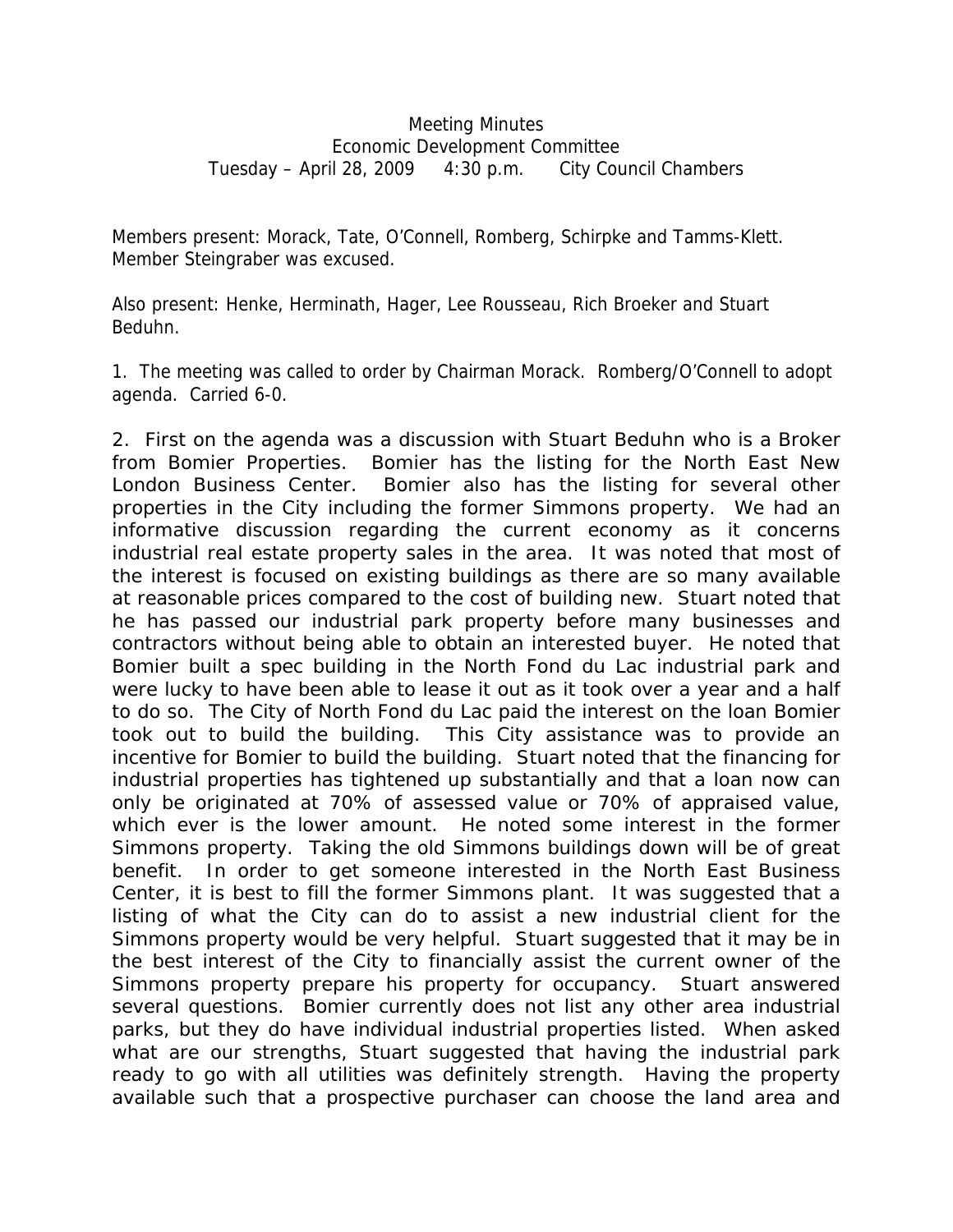size of property they want to acquire is strength. Another positive aspect would be to have a sign visible from the highway for the industrial park. Weaknesses are a better location for the industrial park that is more visible. Being so close to the Fox Valley communities is a weakness. The Committee thanked Stuart for his thoughtful observations and asked that he arrange to visit the Committee every so often to keep the Committee up to date.

3. At the last meeting of the Committee on march  $24<sup>th</sup>$ , a list of steps an entrepreneur takes to establish a new business was distributed. The City Administrator was asked to review this list and identify what roll the City plays in each of these steps. Hager prepared a memo outlining all the steps and how the City is of assistance in helping the entrepreneur work to establish a new business. The Committee reviewed the memo with Hager and became better acquainted with what the City typically does to help a new business in our community. It was noted that having two locally owned banks available to assist a new business person is of great assistance to our community as well.

4. At the request of the Committee last month, the City Administrator prepared a memo outlining the various economic development organizations he participates in on behalf of the City in order for the Committee to gain a better understanding of what groups are in our area and what they are doing. The Committee reviewed the thirteen various entities the Administrator participates in and noted two more that were not included. The groups are as follows: The Waupaca County Economic Development Corporation, the Fox Cities Economic Development Corporation, Fox Cities Chamber of Commerce Local Issues Committee, the Greater Outagamie County Economic Development Corporation, the new London Area Chamber of Commerce Board of Directors, the Forward New London Group, the Community Development Corporation, the CANDO Committee, Grow New London, Waterfront Initiative Planning Committee, New London Tourism Commission, the Wisconsin City Management Association, the DOT Highway 15 Corridor Study Committee, the Wisconsin Economic Development Association, and the league of Wisconsin Municipalities.

5. At the May Committee meeting the Chairman passed out a draft list of potential Committee activates. Each member was asked to review the list of activities and add any more that they saw fit and to prioritize where they think the Committee should focus it's efforts in the future. Members noted the following priority items: the need to work on our web site, work on a package to help fill the former Simmons property, assist local retail businesses stay in business and help others locate here, focus more on our industrial park and also focus more on tourism. This topic will be discussed further at a future meeting of the Committee.